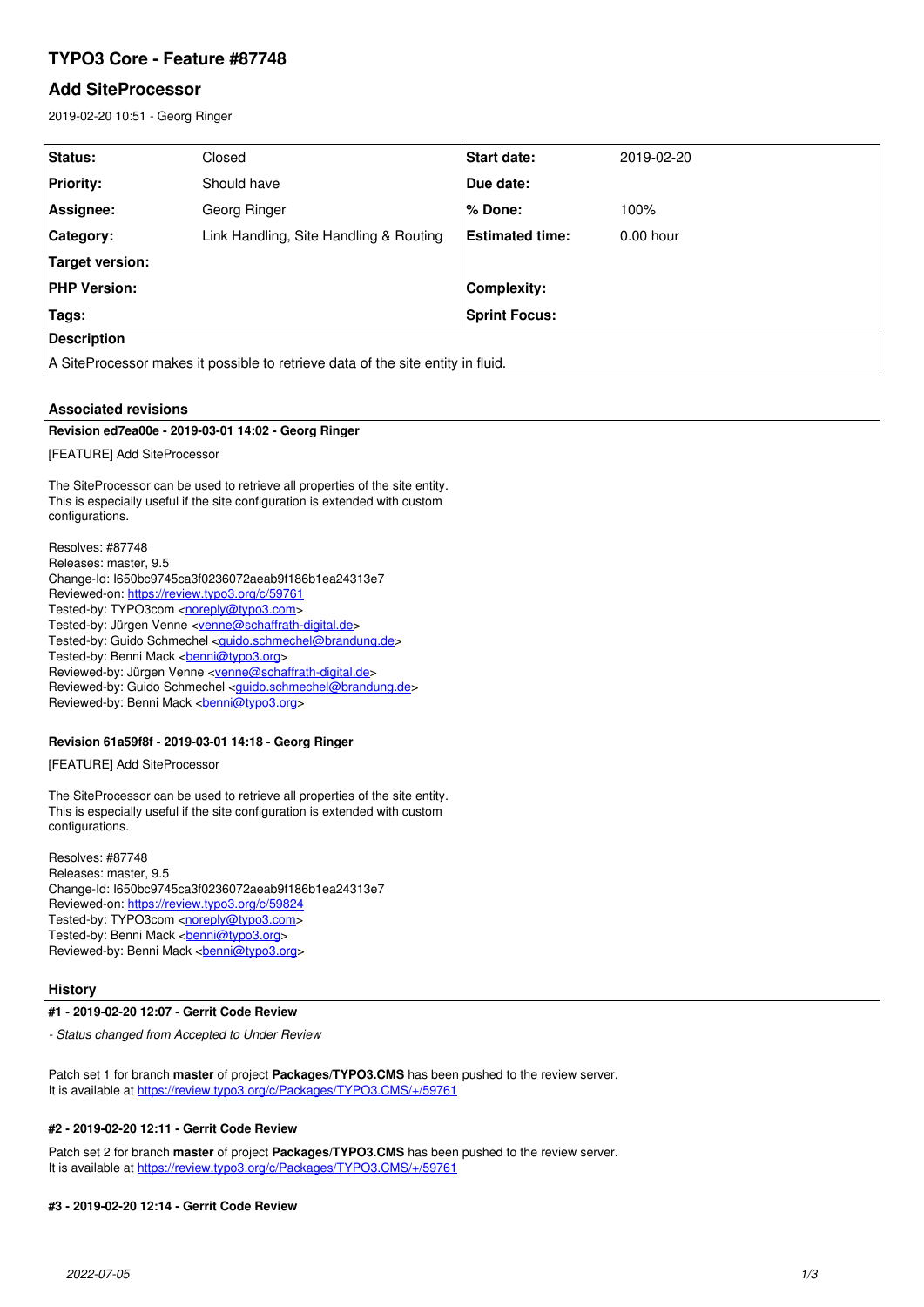Patch set 3 for branch **master** of project **Packages/TYPO3.CMS** has been pushed to the review server. It is available at <https://review.typo3.org/c/Packages/TYPO3.CMS/+/59761>

## **#4 - 2019-02-20 12:58 - Gerrit Code Review**

Patch set 4 for branch **master** of project **Packages/TYPO3.CMS** has been pushed to the review server. It is available at <https://review.typo3.org/c/Packages/TYPO3.CMS/+/59761>

#### **#5 - 2019-02-20 14:01 - Gerrit Code Review**

Patch set 5 for branch **master** of project **Packages/TYPO3.CMS** has been pushed to the review server. It is available at <https://review.typo3.org/c/Packages/TYPO3.CMS/+/59761>

#### **#6 - 2019-02-20 14:15 - Gerrit Code Review**

Patch set 6 for branch **master** of project **Packages/TYPO3.CMS** has been pushed to the review server. It is available at <https://review.typo3.org/c/Packages/TYPO3.CMS/+/59761>

#### **#7 - 2019-02-20 14:42 - Gerrit Code Review**

Patch set 7 for branch **master** of project **Packages/TYPO3.CMS** has been pushed to the review server. It is available at <https://review.typo3.org/c/Packages/TYPO3.CMS/+/59761>

#### **#8 - 2019-02-20 15:14 - Gerrit Code Review**

Patch set 8 for branch **master** of project **Packages/TYPO3.CMS** has been pushed to the review server. It is available at <https://review.typo3.org/c/Packages/TYPO3.CMS/+/59761>

#### **#9 - 2019-02-20 16:13 - Gerrit Code Review**

Patch set 9 for branch **master** of project **Packages/TYPO3.CMS** has been pushed to the review server. It is available at <https://review.typo3.org/c/Packages/TYPO3.CMS/+/59761>

#### **#10 - 2019-02-20 16:20 - Gerrit Code Review**

Patch set 10 for branch **master** of project **Packages/TYPO3.CMS** has been pushed to the review server. It is available at <https://review.typo3.org/c/Packages/TYPO3.CMS/+/59761>

#### **#11 - 2019-02-20 16:46 - Gerrit Code Review**

Patch set 11 for branch **master** of project **Packages/TYPO3.CMS** has been pushed to the review server. It is available at <https://review.typo3.org/c/Packages/TYPO3.CMS/+/59761>

## **#12 - 2019-02-23 17:00 - Gerrit Code Review**

Patch set 12 for branch **master** of project **Packages/TYPO3.CMS** has been pushed to the review server. It is available at <https://review.typo3.org/c/Packages/TYPO3.CMS/+/59761>

## **#13 - 2019-02-23 19:20 - Gerrit Code Review**

Patch set 13 for branch **master** of project **Packages/TYPO3.CMS** has been pushed to the review server. It is available at <https://review.typo3.org/c/Packages/TYPO3.CMS/+/59761>

## **#14 - 2019-03-01 11:52 - Gerrit Code Review**

Patch set 14 for branch **master** of project **Packages/TYPO3.CMS** has been pushed to the review server. It is available at <https://review.typo3.org/c/Packages/TYPO3.CMS/+/59761>

## **#15 - 2019-03-01 12:01 - Gerrit Code Review**

Patch set 15 for branch **master** of project **Packages/TYPO3.CMS** has been pushed to the review server. It is available at <https://review.typo3.org/c/Packages/TYPO3.CMS/+/59761>

## **#16 - 2019-03-01 14:03 - Gerrit Code Review**

Patch set 1 for branch **9.5** of project **Packages/TYPO3.CMS** has been pushed to the review server. It is available at <https://review.typo3.org/c/Packages/TYPO3.CMS/+/59824>

## **#17 - 2019-03-01 14:30 - Georg Ringer**

- *Status changed from Under Review to Resolved*
- *% Done changed from 0 to 100*

Applied in changeset [ed7ea00e3562302b041a6ba7ff3edfc8c3f97e18.](https://forge.typo3.org/projects/typo3cms-core/repository/1749/revisions/ed7ea00e3562302b041a6ba7ff3edfc8c3f97e18)